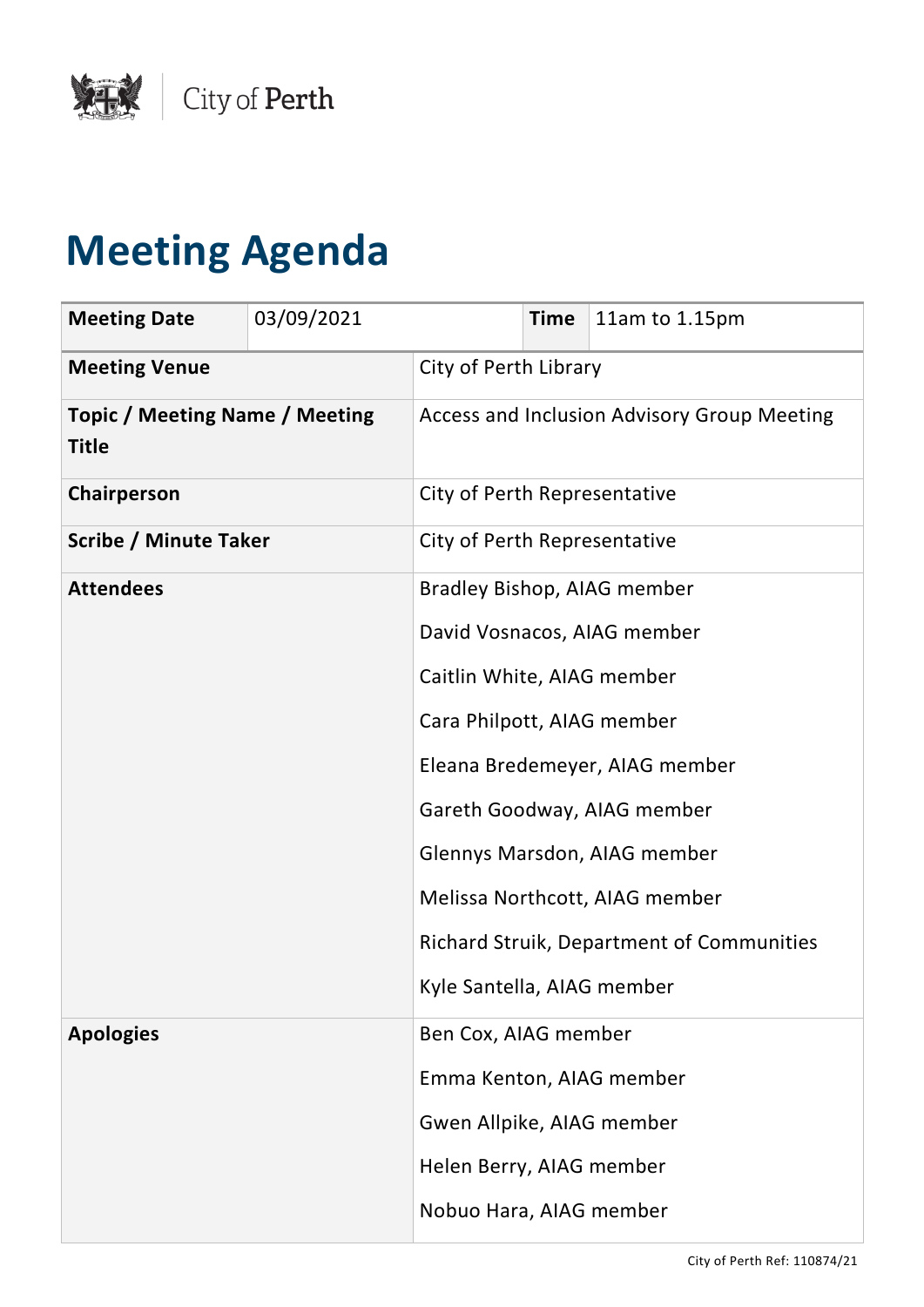|                     | Stuart Jenkinson, AIAG member |
|---------------------|-------------------------------|
| <b>Interpreters</b> |                               |

## **Agenda Items**

| 1. | <b>Welcome, Acknowledgement to Country</b>                   | 11.00 |
|----|--------------------------------------------------------------|-------|
|    |                                                              |       |
| 2. | <b>Follow up of actions from May meeting</b>                 | 11.05 |
|    |                                                              |       |
| 3. | <b>Agenda Items for Discussion</b>                           | 11.15 |
|    | 3.1 Meet and Greet                                           |       |
|    | City of Perth Representatives                                |       |
|    |                                                              |       |
|    | 3.2 Equal Employment Opportunity (EEO) Management Plan       | 11.20 |
|    | City of Perth Representative                                 |       |
|    |                                                              |       |
|    | <b>3.3 Common Ground Model</b>                               | 11.30 |
|    | Monica Sharma, Department of Communities                     |       |
|    |                                                              |       |
| 4. | Lunch                                                        | 12.00 |
|    |                                                              |       |
| 5. | <b>Agenda Items for Discussion (continued)</b>               |       |
|    | <b>5.1 Christmas Events and Activations</b>                  | 12.05 |
|    | City of Perth Representative                                 |       |
|    |                                                              |       |
|    | 5.2 Disability Services Update - Process for Reviewing DAIPs | 12.25 |
|    | Richard Struik - Department of Communities                   |       |